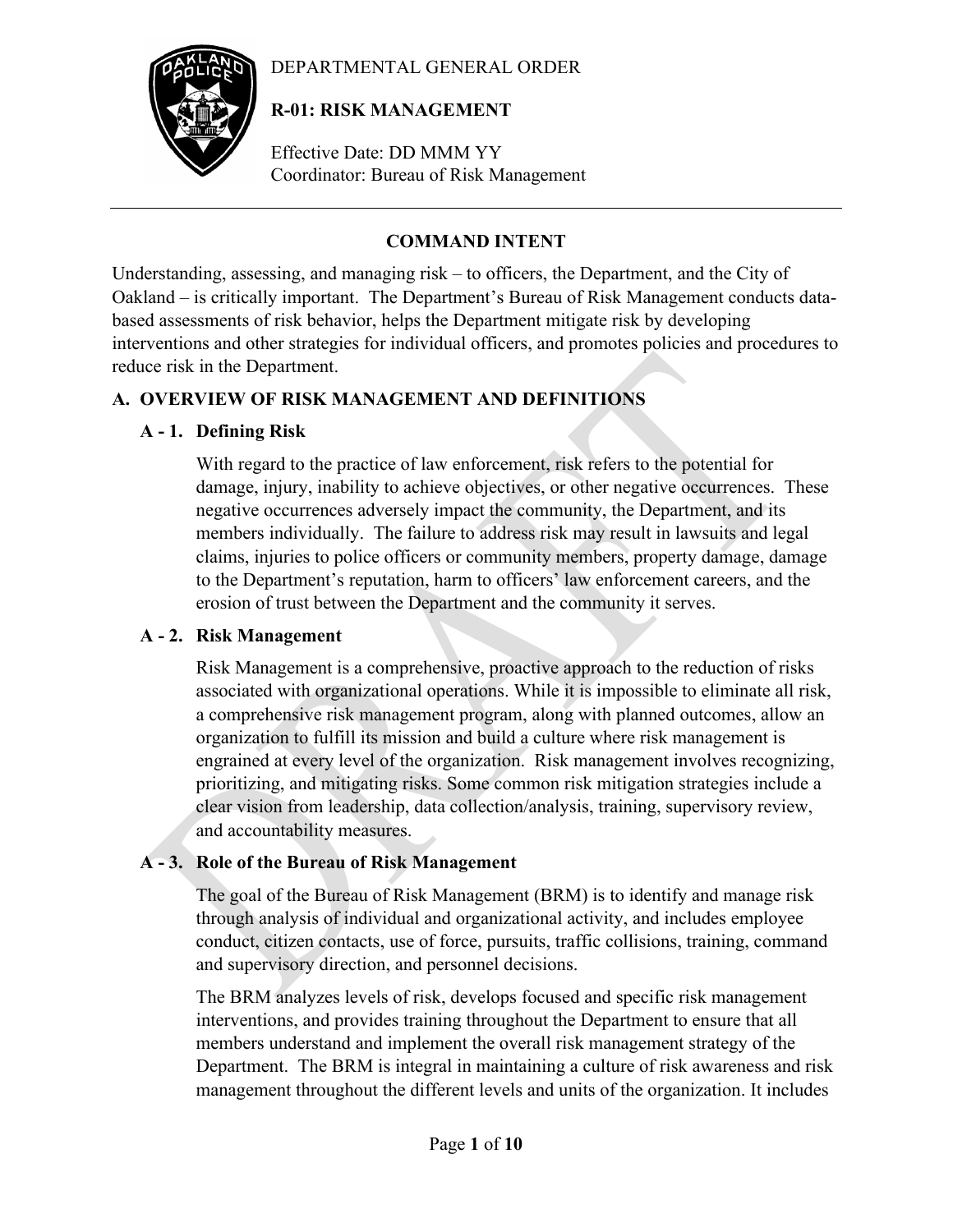the Office of Inspector General, the Training Division and the Internal Affairs Division.

Within the Office of Inspector General, there are four Units dedicated to risk management: the Risk Analysis Unit (RAU), the Personnel Assessment System (PAS) Unit, the Risk Impact Unit (RIU), and the Audit Unit. While the Training Division and Internal Affairs Division also fall under the BRM, their roles and responsibilities are clearly defined within other policies. The co-location of all these Divisions and Units allow for a coordinated approach to risk management.

# **B. CONSTITUENT PARTS OF THE DEPARTMENT'S RISK MANAGEMENT SYSTEM**

## **B - 1. Risk Management as Organization-Wide Responsibility**

The Department's risk management strategy depends on an overall understanding that every member of the organization has the responsibility to identify, respond to, and mitigate risk when possible, without fear of retaliation. This is consistent with the requirements that all members take steps to intervene if they observe another member using excessive force (as set forth in  $DGO K-3$ ) and report any offenses in violation of Departmental policy (as required by the [Manual of Rules,](https://public.powerdms.com/OAKLAND/tree/documents/463) Reporting Violations-Failure to Report Misconduct When Required, 314.48-1).

# **B - 2. Role of Supervisors and Commanders/Managers in Risk Management**

Supervisors play a key role in risk management by being a primary identifier of behavior or actions that could increase risk to their subordinates. It is incumbent on supervisors to constantly identify risk, manage it at their level whenever appropriate, and provide training to their subordinates on ways to appropriately manage acceptable risk and avoid unacceptable risk.

Commanders and Managers also play an important role in risk management by setting the expectations for their respective commands on proper risk management, as well as by acting as conduits for information coming from larger risk management entities and processes (e.g. the BRM or Risk Management Meetings).

# **B - 3. Personnel Assessment Systems (PAS) - Early Warning System**

The Department's early warning system, known as PAS (Personnel Assessment System), is a pro-active, non-disciplinary, early identification and intervention program designed to identify and positively influence conduct, correct performance – related problems, and recognize exemplary performance<sup>[1](#page-1-0)</sup>. PAS oversees assessment, evaluation, and management of risk by officers, establishing performance standards and providing the requirement for supervisors, commanders, and managers to review their subordinate's performance as it relates to these standards. PAS allows for peer group threshold comparisons for review of outliers, with subsequent review and

<span id="page-1-0"></span><sup>1</sup> [DGO D-17,](https://public.powerdms.com/OAKLAND/documents/107) *Personnel Assessment System*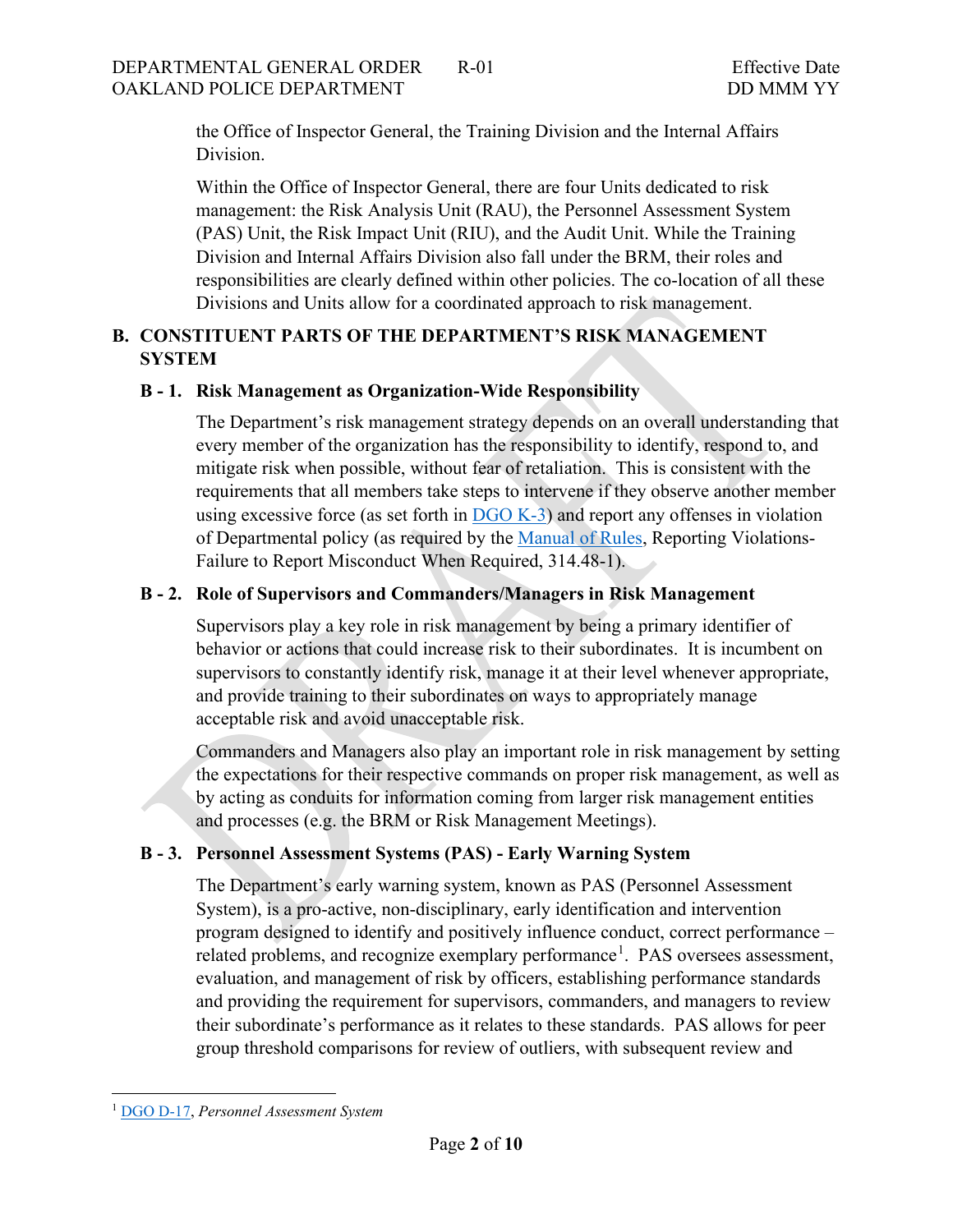potential follow-up action. The Department's use of PAS as part of its overall risk management strategy is key in its risk management processes.

PAS contributes to the Department's ability to better maintain supervisory and managerial accountability, ensure consistent high-quality performance standards vertically and laterally in the organization and ensure policy compliance throughout the organization. (Reference [DGO D-17,](https://public.powerdms.com/OAKLAND/documents/107) *Personnel Assessment System*).

### **B - 4. Risk Analysis Unit**

The Risk Analysis Unit (RAU), overseen by the Department's Data Manager, is responsible for analyzing key areas of risk such as the PAS dimensions, stop and enforcement data (to include whether disparities exist in outcomes or practices), and other police data that is recorded by the Department. This analysis includes assessment of department trends, drilldowns to individual-level concerns, and drillups to review the impact of supervisory and command decisions on risk. The RAU is also responsible for analysis, preparation of documents and discussion points for Risk Management Meetings, and creation and evaluation of various risk management thresholds and measurements used by the Department in other areas of risk management. The Risk Analysis Unit shall at minimum be staffed by a Data Manager and an Administrative Analyst, though this does not preclude the Department from adding staff to the unit.

## **B - 5. Risk Impact Unit**

The Risk Impact Unit (RIU) tracks data including, but not necessarily limited to, uses of force, collisions, and pursuits; and supports the use of force and pursuit board processes. The RIU identifies areas in need of improvement through data collection and analysis and training needs assessments, and makes recommendations for organizational improvements. The RIU shall at minimum be staffed by a supervisor and two support staff members, though this does not preclude the Department from adding staff to the unit.

### **B - 6. Risk Management Meetings**

The Department's Risk Management Meetings (RMMs) provide data and command insight to analyze, assess, and mitigate risk, from the level of the Area/Division through the Bureau and to the Department as a whole. This includes recommendations and reviews of officers who are identified for supervisory monitoring and intervention. RMMs are held at the Division/Area level, Bureau level, and Citywide level.

# **C. RISK ANALYSIS UNIT (RAU)**

### **C - 1. RAU Leadership and Authority**

The Department's Data Manager oversees the RAU. The RAU, at the direction of the Chief of Police or designee, may provide direction to other units and staff to accomplish the responsibilities of the office as set forth below.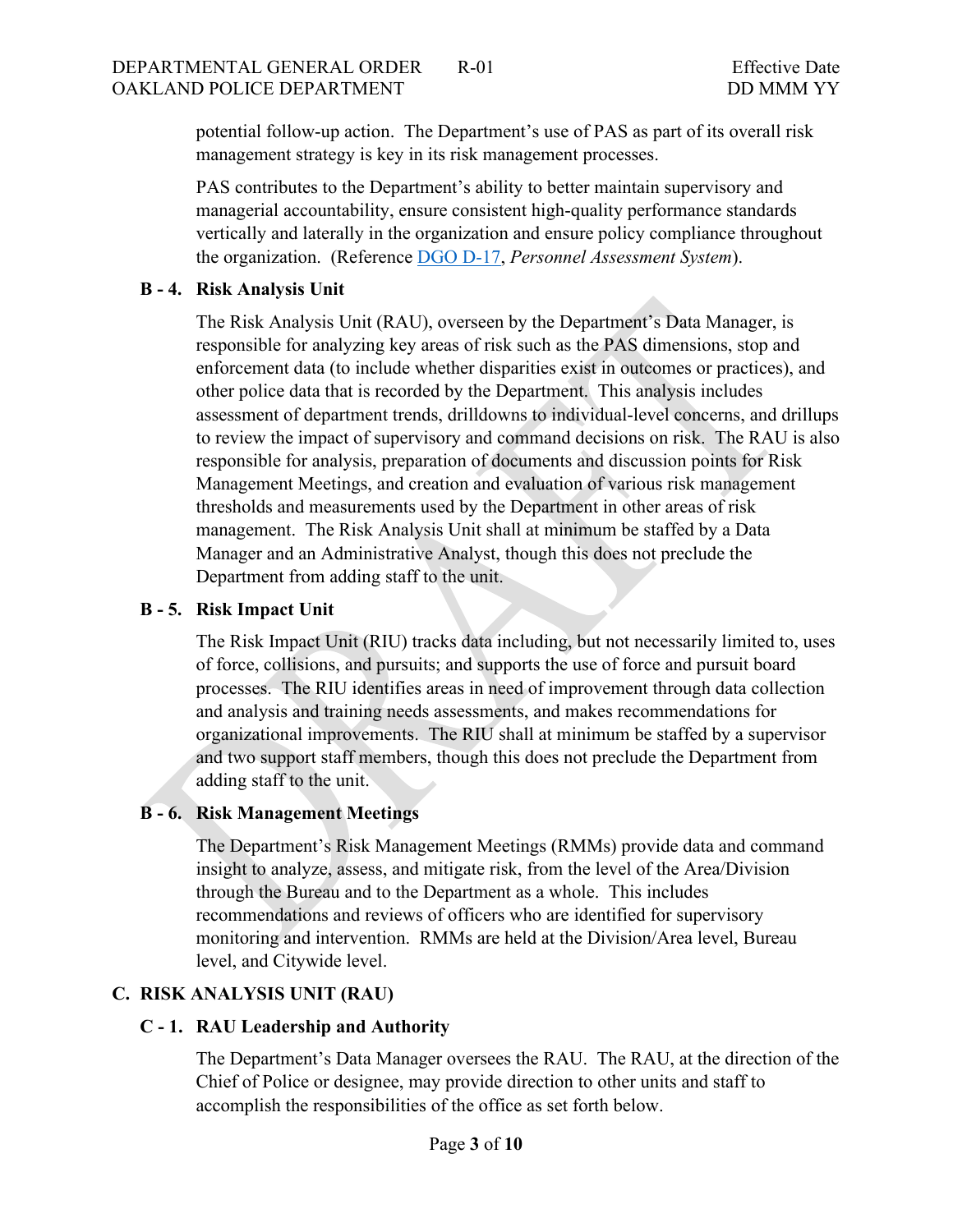### **C - 2. RAU Responsibilities**

The responsibilities of the RAU include, but are not limited to, the following:

- $\triangleright$  Assisting with preparations [for](#page-3-0) Citywide, Bureau, and Area/Division RMM;<sup>[4](#page-3-1)</sup>
- $\triangleright$  Consulting with the Audit Unit on trends for possible audits;
- $\triangleright$  Consulting with Area/Division commanders and executive staff on risk identification techniques and areas of concern;
- $\triangleright$  Creating reports and analyses which track risk indicators, and which can be used for RMM preparation (see C-3);
- Conducting assessments of department trends, drilldowns to individual-level concerns, and drillups to review the impact of supervisory and command decisions on risk;
- $\triangleright$  Facilitating the Bureau and Citywide RMM;
- $\triangleright$  Identifying areas of concern or trends for commanders to consider during RMM;
- $\triangleright$  Developing and setting peer group comparison and methodology in concert with the PAS Administration Unit  $(PAU)$ ;<sup>[5](#page-3-2)</sup>
- Developing and defining specific criteria, utilizing PAS data, for determining whether members may be engaging in at-risk behavior.<sup>[6](#page-3-3)</sup>

### **C - 3. RAU Documentation Creation Responsibilities**

The documents produced by the RAU include, but are not limited to, the following:

- *Risk Analysis Report* Monthly. A snapshot report that shows critical PAS dimensions plus stop data, broken down by Bureau or Area with percentage changes and year-to-date comparisons;<sup>[7](#page-4-0)</sup>
- *Risk Analysis Supplemental Analysis Report* Quarterly. Additional charts, graphs, in-depth review, squad comparisons, and other analysis, including trend lines or other visual representations of data (e.g., sparklines) where appropriate, as directed by the RAU manager to provide context and analysis for upcoming topics of conversation at the Bureau and Citywide RMM;
- Quarterly reports for the IAD Commander, and a yearly report for the annual PAS meeting, regarding internal investigation outcomes by race. A copy of these reports shall be sent to the Office of Chief of Police, IAD Captain, all Bureau Deputy Chiefs, the Chair of the Police Commission, and the Police Commission's Inspector General;

<span id="page-3-0"></span><sup>4</sup> NSA 41, VII.B.5

<span id="page-3-1"></span><sup>5</sup> NSA 41, VII.B.6

<span id="page-3-2"></span><sup>&</sup>lt;sup>6</sup> NSA 41, VII.B.5

<span id="page-3-3"></span><sup>7</sup> NSA 40, VII.A; NSA 34, VI.B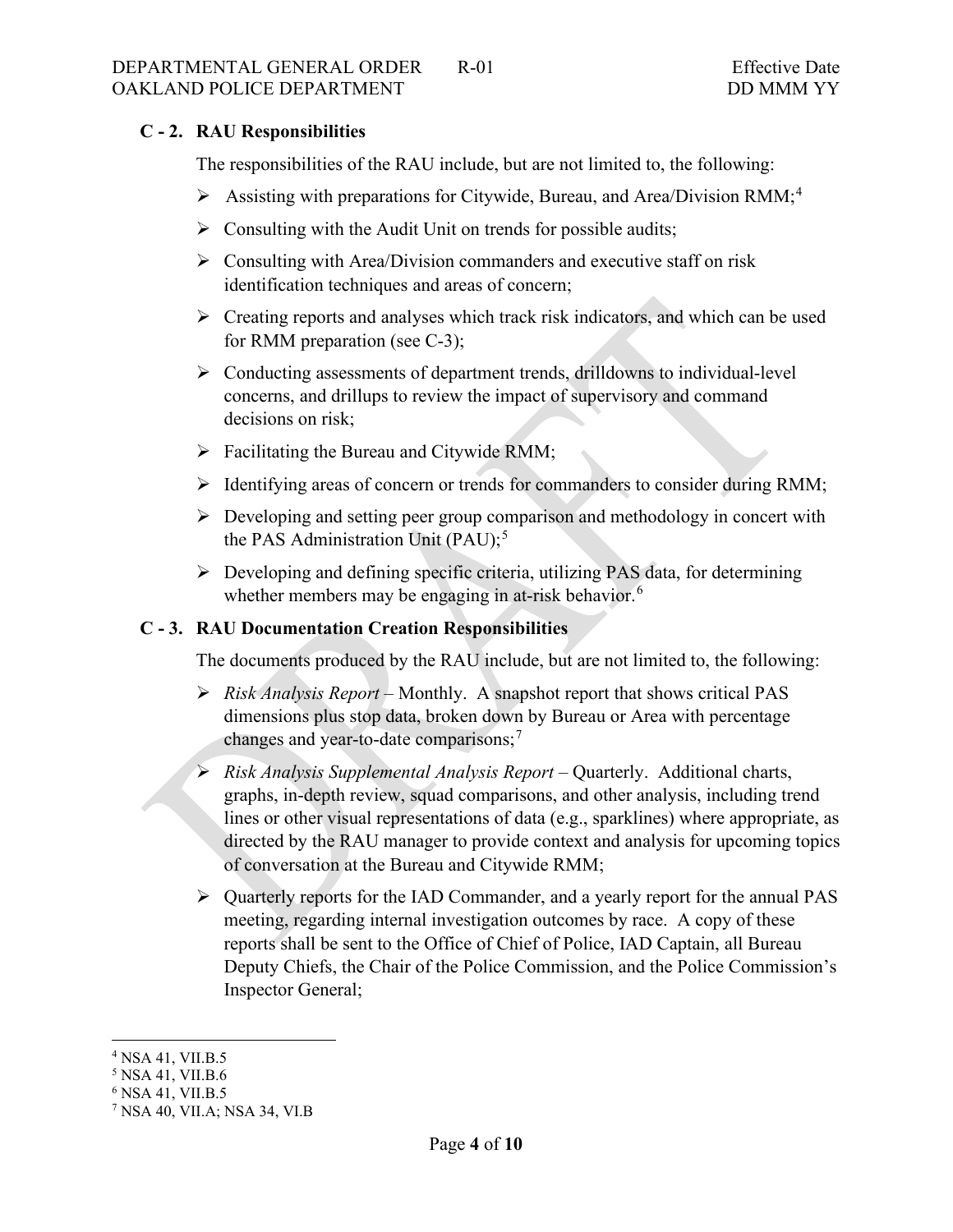Written responses to Public Records Act requests as needed.

#### **D. AREA/DIVISION RISK MANAGEMENT MEETINGS**

### **D - 1. Area/Division RMM Frequency**

The following Divisions and Areas (Bureau of Field Operations geographical area, under the command of a Captain of Police) shall hold a RMM at least quarterly:

- All Bureau of Field Operations Patrol Areas
- $\triangleright$  Criminal Investigation Division
- $\triangleright$  Ceasefire Division
- $\triangleright$  Violent Crime Operations Center

Other Divisions, Sections, or Units may hold a RMM at the direction of their Commanding Officer, their Bureau Deputy Chief / Director, or the Chief or Assistant Chief of Police. While Area/Division RMMs constitute a quarterly review and analysis of all relevant employee performance information concerning personnel under that command<sup>[8](#page-4-1)</sup>, additional review and individualized risk management will also be completed using the PAS process<sup>[9](#page-4-2)</sup> and normal supervision and leadership<sup>[10](#page-4-3)</sup>.

#### **D - 2. Topics of Review in Area/Division RMM**

The Area/Division RMM is typically led by that Area/Division's Commanding Officer, which the respective Bureau Deputy Chief shall attend<sup>11</sup>. Area/Division RMMs shall include, but are not limited to, discussion and analysis of the following issues:

- $\triangleright$  Individual members who may be drivers of Area/Division trends identified in the RAU monthly report, supplemental analysis, or by the Area/Division Commanders;
- $\triangleright$  Top 5 Area/Division individual members for:
	- a. Non-dispatch stops
	- b. Complaint allegations and cases
	- c. Uses of force
	- d. Pursuits
	- e. Collisions

<span id="page-4-0"></span><sup>8</sup> NSA 41, VII.B.5

<span id="page-4-2"></span><span id="page-4-1"></span><sup>9</sup> Reference DGO D-17, *Personnel Assessment System.*

<sup>10</sup> Reference for example DGO B-22, *Supervisory Notes Files.*

<span id="page-4-4"></span><span id="page-4-3"></span> $11$  For instance (under the Department organization as of February 2022), the BFO 1 Deputy Chief would attend the Area 1, 2, and 3 meetings, the BFO 2 Deputy Chief would attend the Area 4, 5, and 6 meetings, the Bureau of Investigations Deputy Chief would attend the VCOC and CID meetings, and the Assistant Chief would attend the Ceasefire meeting.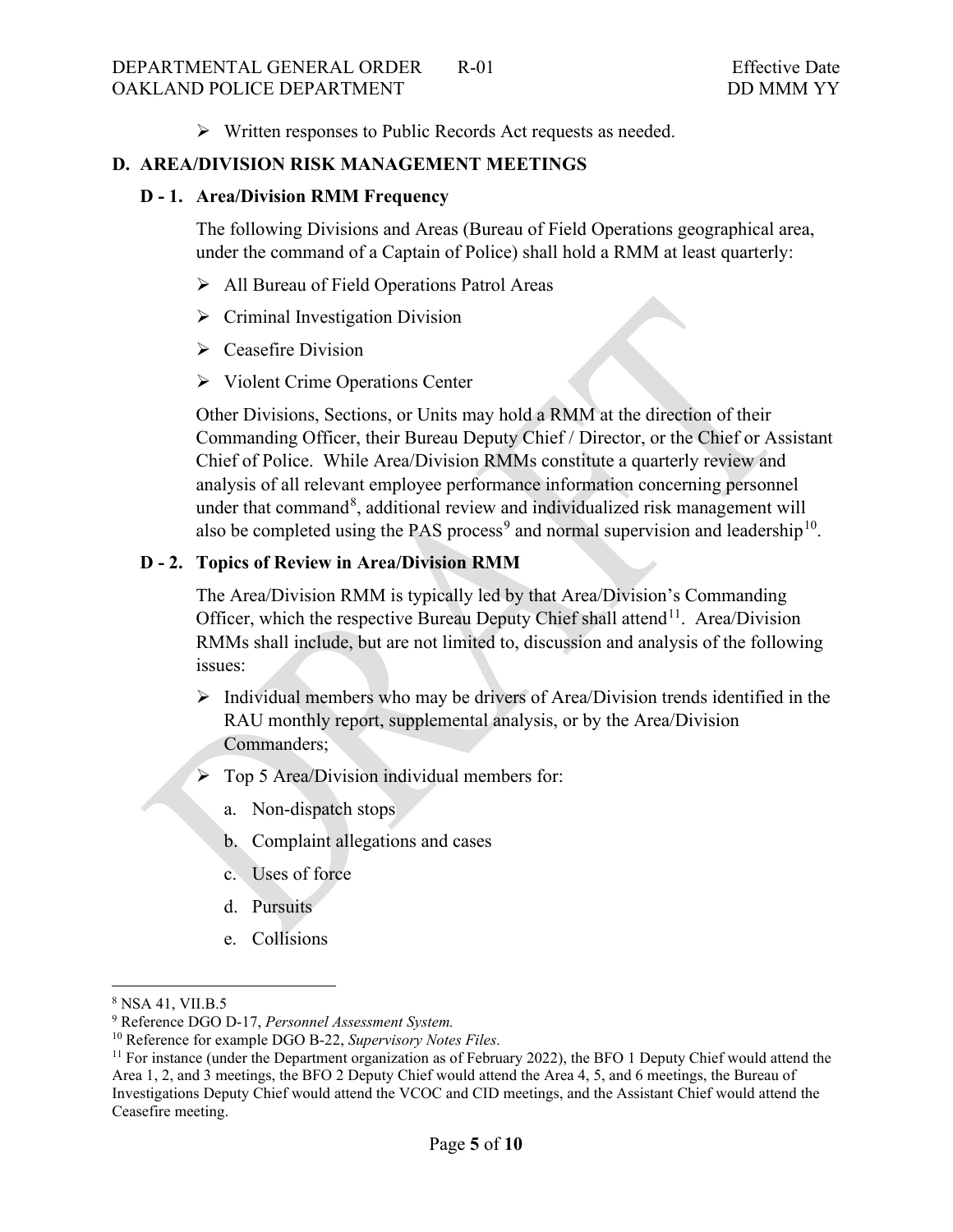### DEPARTMENTAL GENERAL ORDER R-01 Effective Date OAKLAND POLICE DEPARTMENT DO MODEL OF THE DOMMA YY

- $\triangleright$  Review of monitoring/intervention status and strategies for any individual members of the Area/Division on PAS monitoring/intervention;
- $\triangleright$  Identification of larger trends, analysis, and audit assignments (for Area/Division Commanders or Supervisors) regarding areas identified by RAU, relevant employee performance information concerning personnel under that command, supervision and leadership, and individual risk management, and ongoing or future risk management strategies to address both individual and overall risk trends.

# **D - 3. Description of Analyses Used During / as a Result of RMM Meetings**

Different types of analyses shall be warranted depending on the data and the issues observed during review in an Area/Division RMM. These analyses shall include, but are not limited to, the following:

- **Drilldowns:** A drilldown is a review that focuses on changes in data to determine which specific groups or individuals are impacting the changes. Drilldowns are useful to understand whether specific actions or events involving OPD members were consistent with Department priorities, expectations, and best practices, and help supervisors and commanders determine if intervention is required to change behavior or actions. Drilldowns may be completed using the Department's data systems such Vision, Risk Management Dashboards, and other reporting tools.
- **Drillups:** A drillup is a way to "zoom out" from the data to examine the larger context, determining whether larger patterns or systemic issues exist that require more than individual interventions. Drillups may also be useful in detecting policy or training deficiencies, or larger issues with supervision or command that have an impact on more than one individual.
- **Pattern and Trend Analysis:** If a trend is noted (e.g., an increase in the amount of vehicle pursuits in an Area, a decline in the number of arrests versus the same period last year, etc.), utilizing pattern and trend analysis is a process of formulating hypotheses as to *why* the pattern or trend might be occurring and *testing* (as much as is possible) those hypotheses against available data.

# **E. BUREAU RISK MANAGEMENT MEETINGS**

### **E - 1. RMM Scheduling**

At the direction of the Assistant Chief of Police or their respective Bureau Deputy Chief, the following Bureaus may hold RMM following the RMM of their constituent Areas/Divisions<sup>[12](#page-6-0)</sup>:

**Bureau of Field Operations I and II:** Includes discussion of all Patrol Areas

<sup>&</sup>lt;sup>12</sup> Note that Area/Division RMMs are required at least quarterly; reference Section D-1.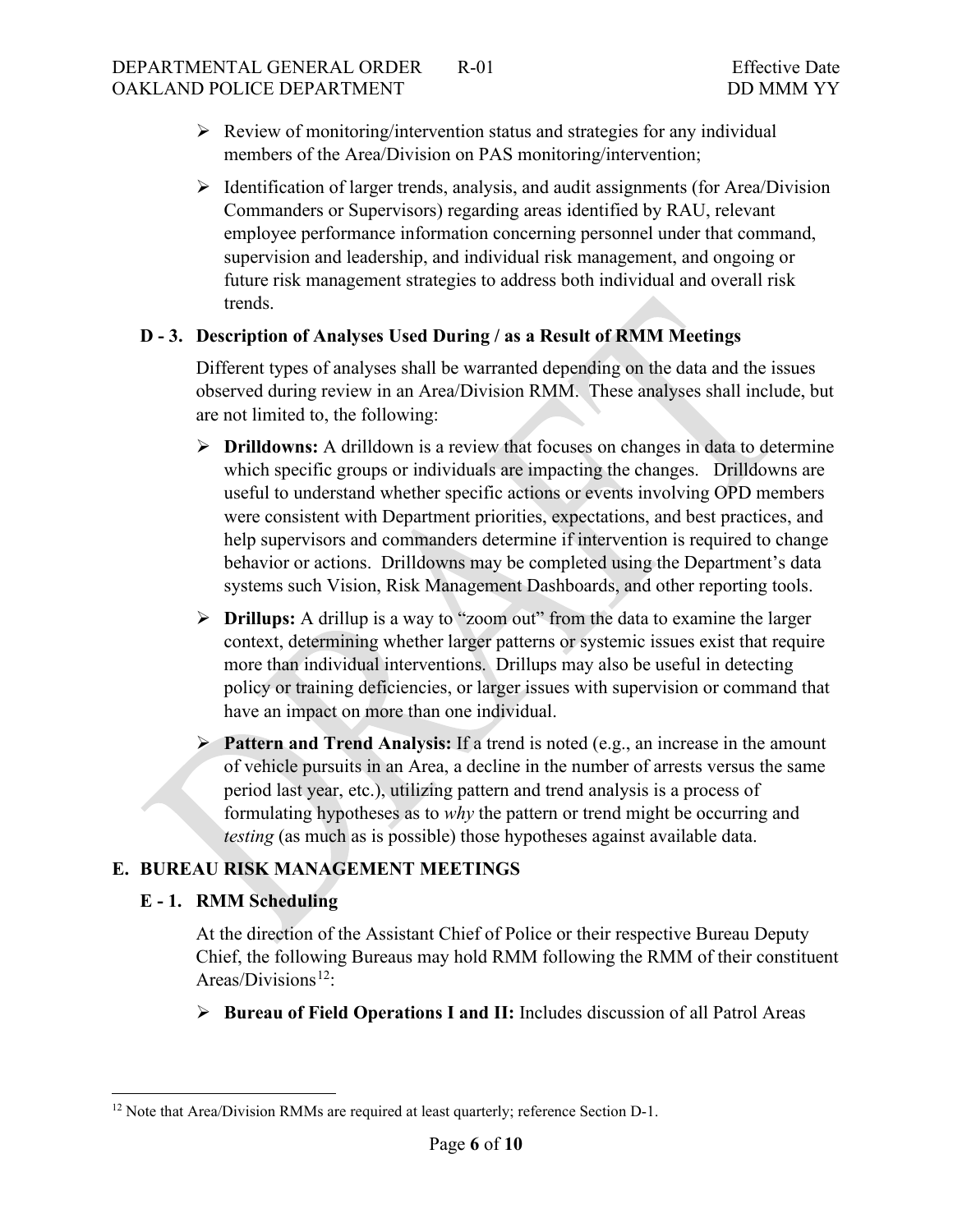**Bureau of Investigations:** Includes Violent Crime Operations Center, Criminal Investigation Division, and Ceasefire Division

If these Bureaus do not hold a Bureau RMM for a period exceeding six (6) months, the respective Bureau Deputy Chief shall write a memorandum documenting the reason(s) why the Bureau meeting was not held. This memorandum shall be addressed to the Chief of Police with information copies to the City Administrator and the Chair of the Oakland Police Commission. This shall be limited solely to the Bureau meetings.

Other Bureaus may hold RMM at the direction of their Bureau Deputy Chief / Director or the Chief or Assistant Chief of Police.

## **E - 2. Topics of Review in Bureau RMM**

Bureau RMM shall include, but are not limited to, discussion and analyses of the following issues:

- Review of Bureau trends by Area in stops, force, complaints, pursuits, and collisions;
- Analyses conducted and outcomes of each Area/Division RMM held that quarter for Areas/Divisions under the respective Bureau;
- $\triangleright$  Results of specific drilldown or equivalent analyses into individual Bureau members during Area/Division RMM;
- $\triangleright$  Risk management strategies for any areas that, after analysis, were deemed at risk during Area/Division RMM or preparation for Bureau RMM. These may include strategies for individual members;
- $\triangleright$  A list of Bureau individual member outliers in comparison to their peer groups as guided in the PAS process;
- $\triangleright$  Any additional risk management issues deemed relevant by the Command staff in the Bureau under review.

# **E - 3. RMM Preparation**

Primary preparation for the Bureau RMM is completed at the Area/Division RMM, which shall be held prior to the Bureau RMM. Data used in preparation for Bureau RMM shall include, but is not limited to, information in the *Risk Analysis Monthly*  and *Risk Analysis Supplemental Analysis* reports as well as any other data generated by the RAU or other units as is deemed necessary for the meetings. Additionally, Bureau command officers may use PAS data, the Department Risk Management Dashboards, stop data, and other data found in the Department's VISION program or other databases.

# <span id="page-6-0"></span>**E - 4. Bureau RMM Format**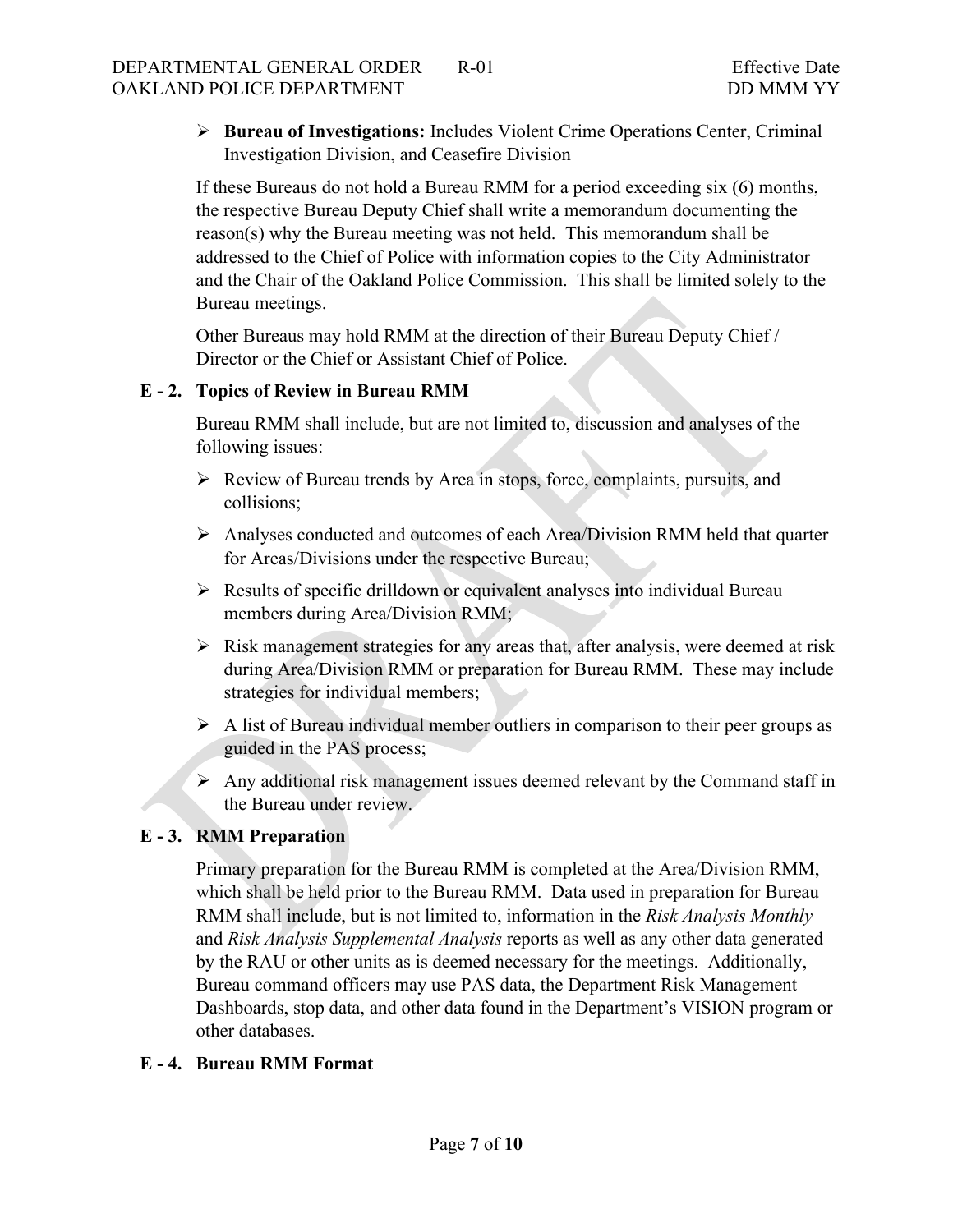At the Bureau RMM, each Area/Division Commanding Officer (typically a Captain of Police or equivalent) shall provide a brief presentation (see section **E-5**). Following each presentation, members of the Executive Command Staff present may ask questions or provide comment as necessary. Additionally, follow-up of deliverable tasks from prior Bureau RMM will be presented as necessary.

### **E - 5. Bureau RMM Presentations**

The Area/Division Commanding Officer's presentation at the Bureau RMM is designed to allow the commanding officer to:

- **summarize** the detailed discussions and analyses conducted at the Area/Division RMM and during preparation for the Bureau RMM;
- $\triangleright$  describe the most relevant and pertinent areas of concern;
- **show their work** regarding the analyses, audits, drilldowns, drillups, or other forms of review of the data;
- **detail** whether trends existed or if outlier individuals were identified;
- **identify** solutions and risk management efforts for issues discovered; and
- **forward** larger systemic issues for consideration at the Citywide RMM.

A sample outline and meeting presentation plan is available as *Appendix R-01.1*.

### **E - 6. Bureau RMM Deliverable Tasks**

Any deliverable tasks arising from the Bureau RMM shall be approved and tracked by the RAU.

# **F. CITYWIDE RISK MANAGEMENT MEETINGS**

# **F - 1. Frequency**

The Department shall hold a Citywide RMM at least quarterly.

# **F - 2. Topics of Review in Citywide RMM**

Citywide RMM shall include, but is not limited to, discussion and analysis of the following issues:

- $\triangleright$  Report from the PAS Unit supervisor or commander on overarching trends observed in the PAS process and any individual or supervisory issues that may be better addressed by the Department as a whole;
- $\triangleright$  Discussion of any members who are on PAS monitoring and have had more than one extension or have been on monitoring more than once, to include an assessment of any supervisory concerns;
- $\triangleright$  Review of Citywide trends in stops, force, complaints, pursuits, and collisions;
- $\triangleright$  Review of select data trends that the RAU has identified as an indicator of risk or an indicator of positive progress;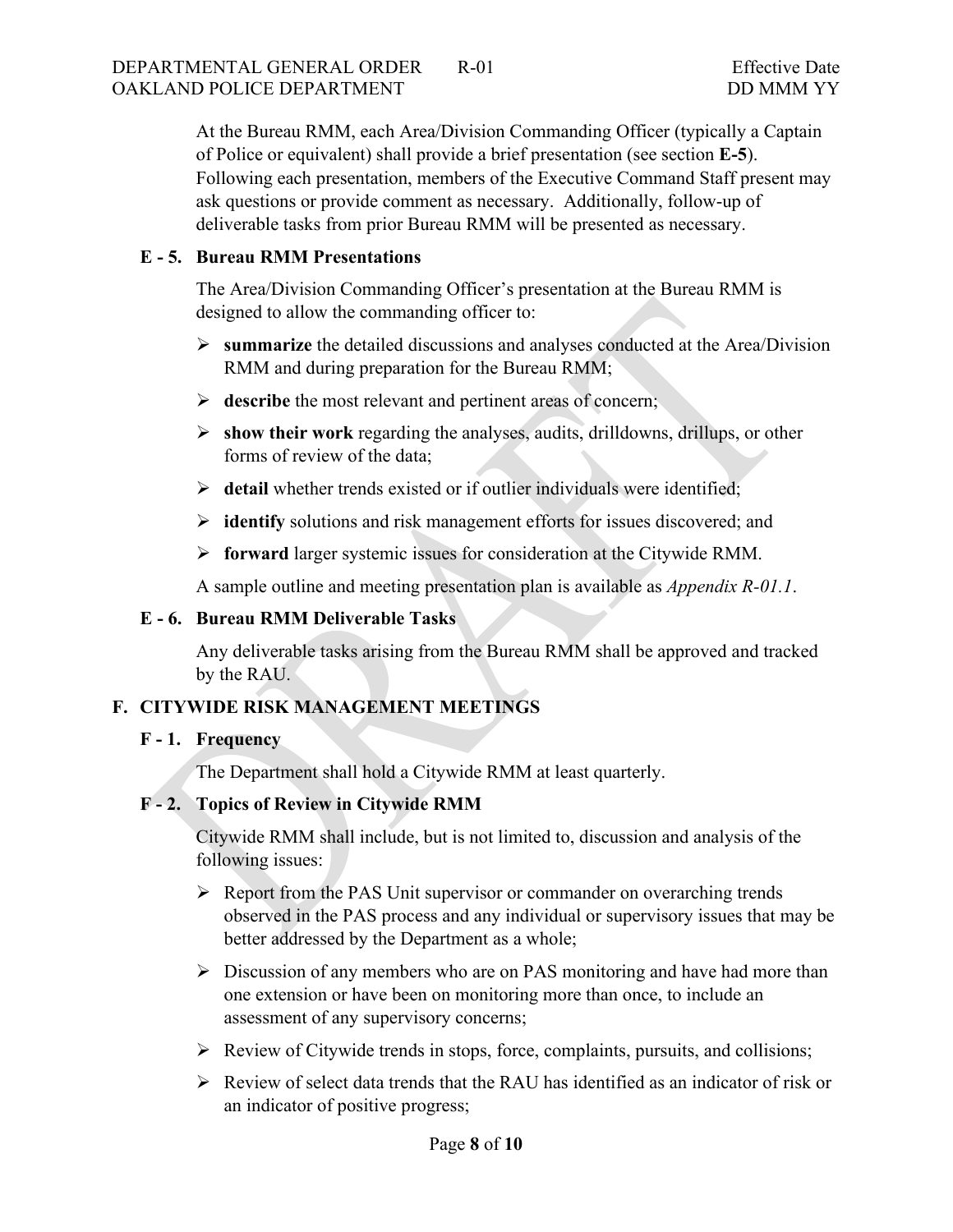- $\triangleright$  Highlights of Bureau RMM discussions that may help with risk management Citywide;
- $\triangleright$  A list of Citywide individual members who are outliers in any risk-related PAS dimension, with discussion and analysis (including any supervisory concerns) as necessary;
- $\triangleright$  Information from the Quarterly and Yearly Internal Investigation Outcomes by Race report created by the RAU, as well as information regarding any identified internal racial disparities in the IAD, Training, or hiring processes;
- $\triangleright$  Discussion of any events or occurrences of activity related to significant risks or significant risk management efforts.

## **F - 3. Citywide RMM Format**

At the Citywide RMM, the RAU shall provide a presentation of Citywide trends and each Bureau Chief may provide a brief presentation of the highlights from the Bureau and/or Area/Division RMM that have implications for Citywide risk management. Following each presentation, members of the Executive Command Staff present may ask questions or provide comment as necessary.

## **F - 4. Citywide RMM Deliverable Tasks**

Any deliverables arising from the Citywide RMM shall be approved and tracked by the RAU.

### **F - 5. Cancellation or Postponement of any RMM**

If Area/Division (Section D-1) or Citywide (Section F-1) required RMM are cancelled or significantly postponed (i.e., such that the requirement for quarterly meetings is not fulfilled) for any reason, the reason for said cancellation or postponement shall be written in a memorandum by the respective Commanding Officer (for Area/Division meetings) or the Deputy Director of the BRM (for Citywide meetings). This memorandum shall detail at least:

 $\triangleright$  The reason for the cancellation or postponement, and

 $\triangleright$  The date for the next meeting or a replacement meeting.

This memorandum shall be addressed to the Chief of Police with an information copy to the City Administrator and the Chair of the Police Commission.

By order of